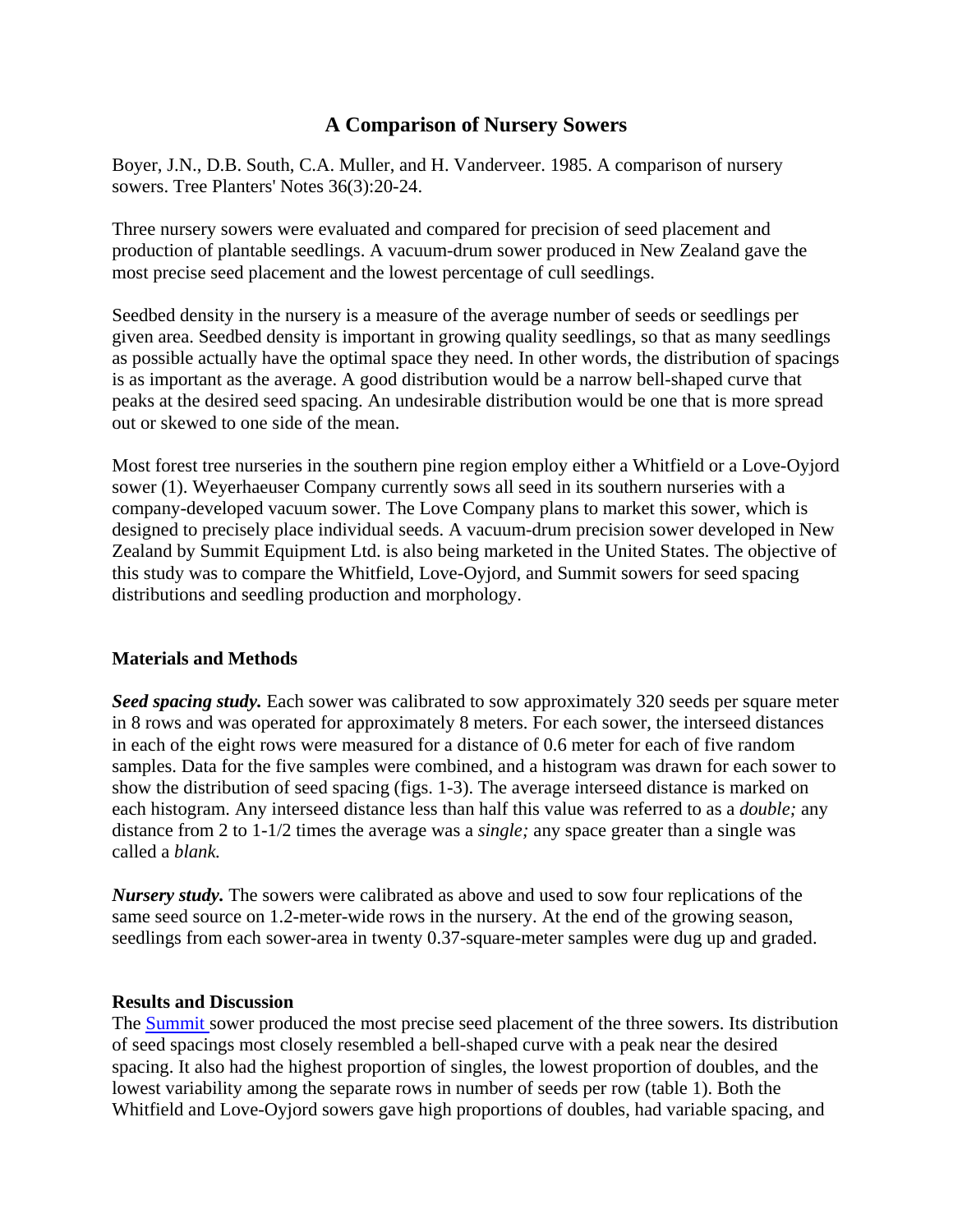varied in the number of seeds per row. All three sowers gave about the same proportion of blanks, but the [Whitfield](https://www.nurserycoop.auburn.edu/images/whitfield.jpg) and [Love-Oyjord](https://www.nurserycoop.auburn.edu/images/oyjord.jpg) sowers tended to leave longer empty spaces. (Figs. 1- 3).

|                                                     | Summit             | Love-Oyjord         | Whitfield               |
|-----------------------------------------------------|--------------------|---------------------|-------------------------|
| Doubles $(\%)$                                      | 28.4b              | 47.2a               | 48.7a                   |
| $Singles(\%)$                                       | 49.5a              | 28.5 <sub>b</sub>   | 27.5a                   |
| $Blanks(\% )$                                       | 22.1a              | 24.2a               | 23.5a                   |
| Sowing density $(\frac{\text{H}}{\text{m}^2})$      | 340.9a             | 317.0b              | 294.9c                  |
| Coefficient of variation of interseed distance      | 75.4               | 130.3               | 133.0                   |
| Range of seeds per meter among rows<br>(difference) | 49.3-55.7<br>(6.4) | 41.7-57.7<br>(16.0) | $40.7 - 53.0$<br>(12.3) |
| Coefficient of variation of seeds per row           | 4.7                | 9.3                 | 10.3                    |
| Tractor speed (km/hr)                               | 1.1                | 3.2                 | 4.8                     |

Table 1- Summary of seed spacing study

Means within a row followed by the same letter do not differ significantly (P=0.05) as compared by Duncan's multiple range test.

In the nursery study, the Summit sower produced a higher percentage of plantable seedlings than both the Love-Oyjord and Whitfield sowers (table 2). This may have been due to a reduction in doubles by the Summit sower, although the Whitfield sower produced a higher density, which may have contributed to the higher cull percentage. Increasing "seed efficiency" by reducing culls 4 percentage points can be economically important when the present value of genetically improved seed is considered (3).

In addition to having the most precise seed placement, the Summit sower 1) provides excellent control of seed depth and cover, 2) does not waste seed at bed ends, 3) gives narrow drills, which allow lateral root pruning, and 4) is the simplest to calibrate. Calibration is accomplished by simply changing sprockets. The Summit sower can also prepare the bed and sow in one pass. Disadvantages of this sower include its slow speed, the necessity of having high-purity seed lots with high germination rates, and its higher purchase price than the other machines.

Some advantages of the Love-Oyjord sower include 1) its disk-type coulters, which give narrow drills to facilitate lateral root pruning, 2) easier calibration than the Whitfield, 3) its capability of sowing seed lots with low germination values and yet producing a good stand, and 4) a higher speed of operation than the New Zealand sower. Lott and Lowman (2) found the Love-Oyjord